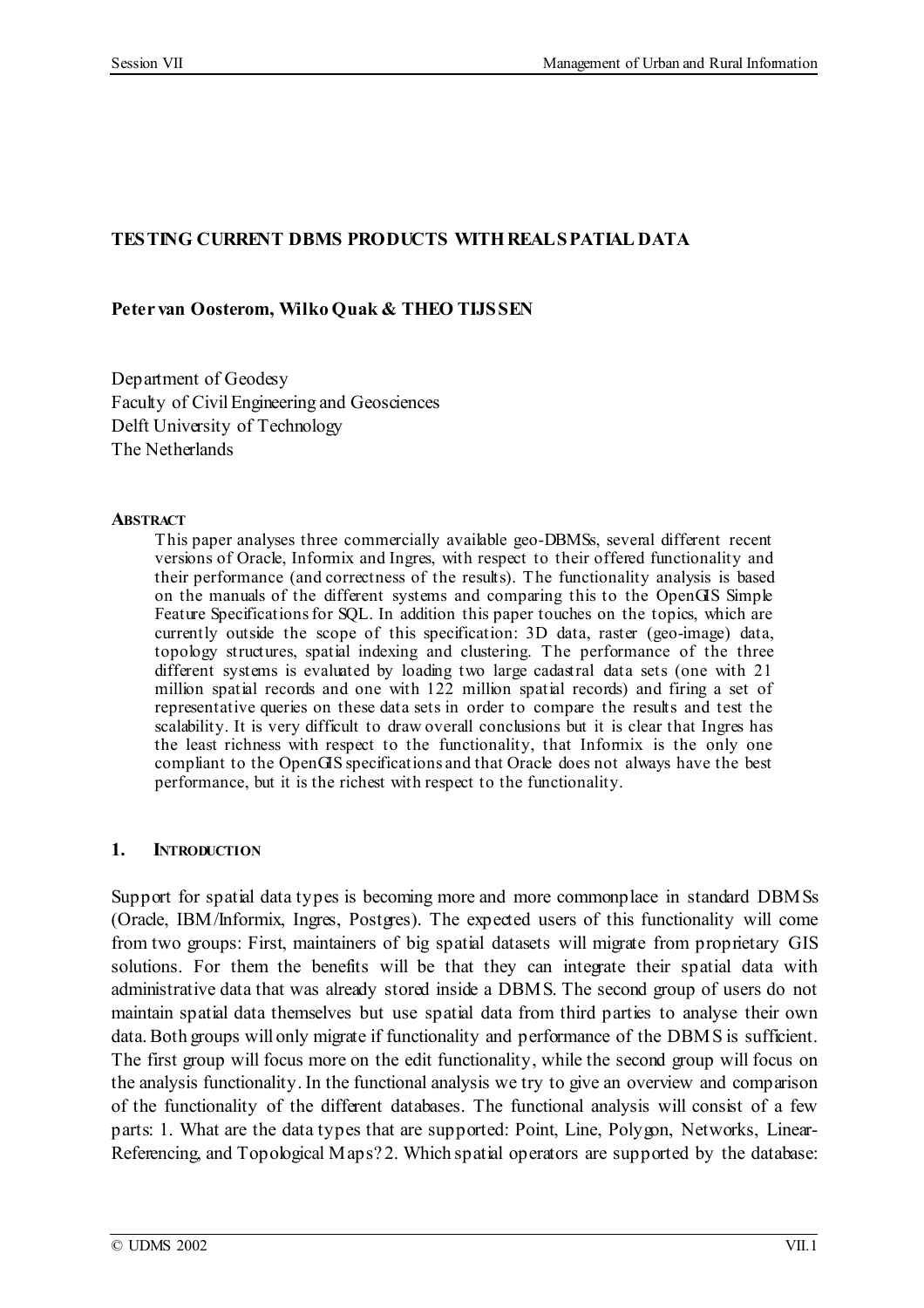Distance, buffer, etc.? and 3. Do the spatial types and operators comply with the OpenGIS specification?

In a previous paper(*Quak et al, 2002*), we tested the performance of several commercial spatial DBMSs using a large cadastral data set consisting of the data of 3 cadastral offices. In the performance analysis presented in this paper we now also load and query a second, even larger, data set: one consisting of the data of 15 cadastral offices, including the complete cadastral (and large scale topographic) map of the Netherlands. This paper is structured as follows: Section 2 gives an overview of the test configuration, used hard- and software and the test data sets (3 and 15 cadastral offices). Loading the test data in the databases is discussed in section 3, including the creation of spatial indices. The performance benchmark results are given in Section 4 for both data sets. Section 5 presents an overview of the functionality available within the different geo-DBMSs. The main results and future work can finally be found in the conclusion, section 6.

## **2. TESTCONFIGURATION AND TESTDATA**

In this section we give an overview of the test configuration (hardware and software used described in subsection 2.1) and the used test data sets(described in subsection 2.2).

# **2.1 Test configuration**

All experiments have been performed on a Sun Enterprise E3500 server at the GDMC (Geo-Database Management Center) in Delft. This computer has two 400 MHz UltraSPARC CPUs, 2 Gb of main memory, and 600Gb of disk space, on several RAID0 and RAID5 sets. Details can be found in (*Tijssen et al. 2001*). In the experiments the following DBMSs were tested: Oracle 8.1.7, Oracle 9.0.1, Oracle 9.2.0, Ingres 2.0, Ingres 2.5 and Informix Spatial 8.11. All of the databases were installed on the Unixfile system; no raw devices were used.

All DBMSs have an almost infinite amount of parameters that can be tuned for optimal performance. In the experiments the same amount of time has been spent on tuning the different systems with the assistance of the involved DBMSvendors.

# **2.2 Test data**

In the experiments we used two 'test' data sets from the Dutch Cadastre. The first data set is dated 1 October 1999 and consists of the geographic and administrative data of three cadastral offices. The second test data set is dated 1 June 2001 and contains the geographic and administrative data of fifteen cadastral offices, covering the whole Netherlands.

The cadastral map data, a part of the geographic data set, is stored in a topological model (*Van Oosterom 1997*). The first test data set contains the geometry of almost 4 million parcels (faces) and 10 million boundary lines (edges). In the second data set these numbers are 17 million parcels and 46 million boundary lines. The total number of spatial objects is 21 million and 122 million rows in respectively the first and second data set. This database also contains historic data since 1997. This is implemented by adding a time stamp attribute to all spatial data (*Van Oosterom, 1997*).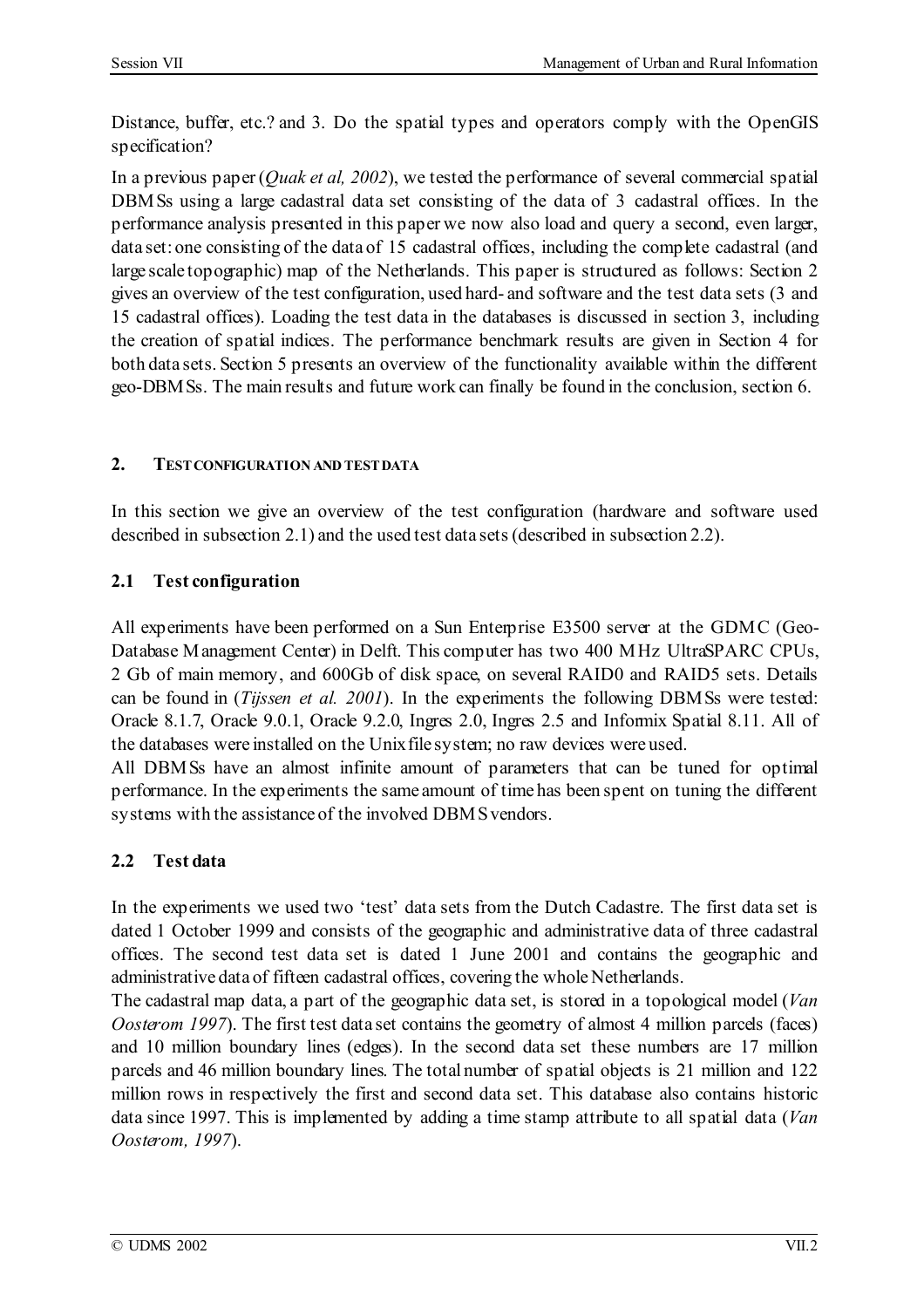The administrative data contains the ownership information of all current parcels. In this paper we will focus on the geographic tables and specifically on the table containing the parcel boundaries.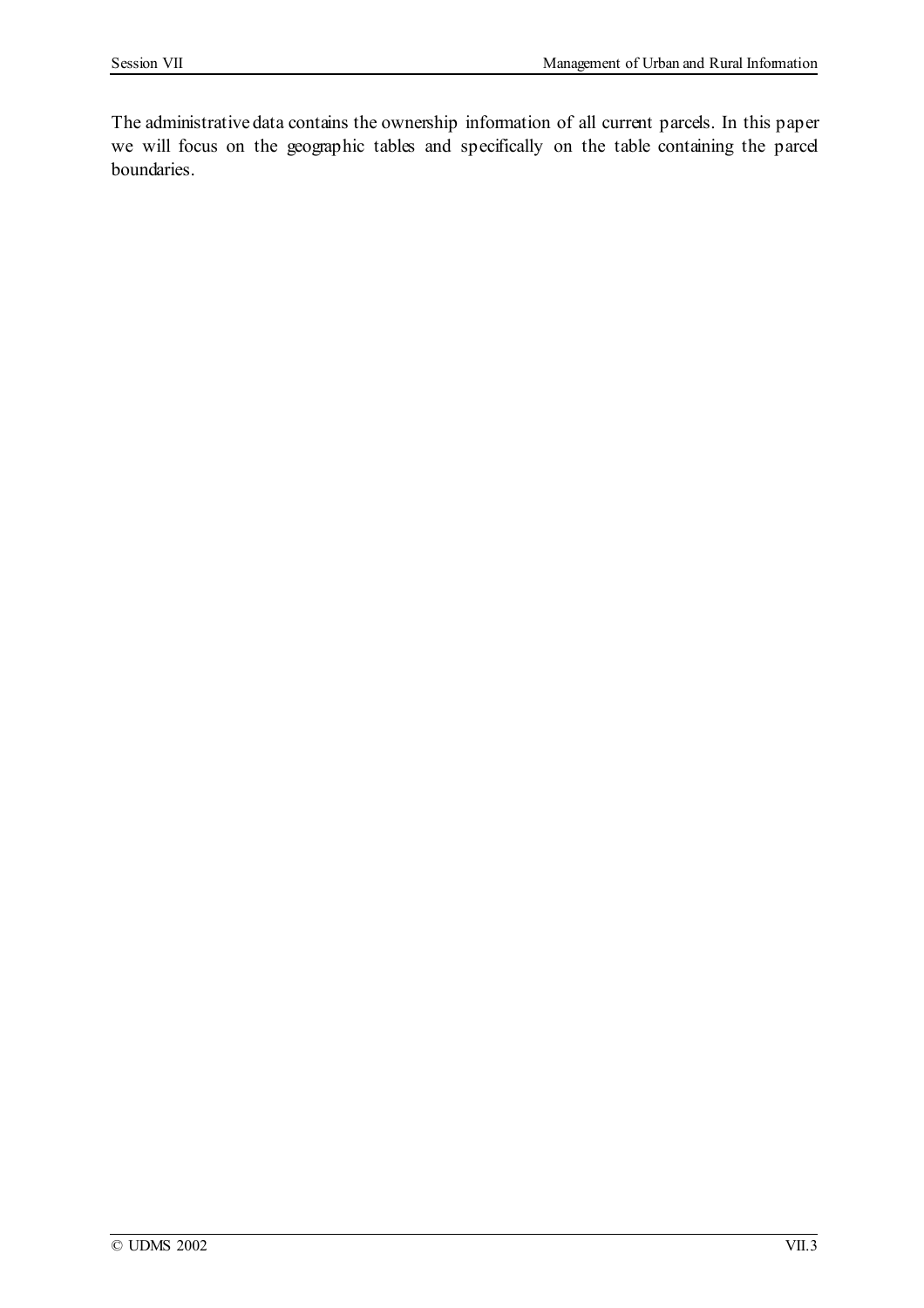### **3. PREPARING THE TESTENVIRONMENT**

This section describes the bulk loading of the spatial data into the DBMS. The loading of the data consists of two parts. First, the data is loaded into the system (subsection 3.1), and then index structures are created on the data (subsection 3.2). The dataset consists of a set of base tables that contain the real data. In this section we will concentrate on the spatial data, which are stored in 7 tables, the so-called 'LKI' tables. On top of these tables many database views exist. In subsection 3.3 we discuss the spatial clustering of the data as it turned out that this has a major influence on query performance.

## **3.1 Loading the data**

In the first stage, the loading of the data, we researched the time needed to load the data, and the size of the loaded data. It was attempted to keep the hardware conditions as equal as possible for the three geo-DBMS, e.g. all systems used 3 RAID5 setsfor the data storage. In Table 1 the overall results of loading the first test data set (3 offices) in the different systems are given. As performance of the initial loading of the data and the creation of indices were not considered to be the most critical aspect of a geo-DBMS, we did not try to optimise the speed of these processes. Also, during data loading and index creation, the system load was not controlled and other processes could have influenced the reported times. However, the timings are given, just in orderto get a 'feeling' of the amount of data, which has to be loaded. The poor performance of the Ingres database can be explained by the fact that the Ingres bulk loading tools cannot handle spatial data; this means that all spatial data needs to be inserted with separate 'insert' queries.

|                     | Loading time | Database size |
|---------------------|--------------|---------------|
| Ingres $2.0$        | 35 hours     | 4234 Mb       |
| <b>Oracle 8.1.7</b> | 7 hours      | 7646 Mb       |
| Informix 8.11       | 12 hours     | 9272 Mh       |

*Table 1: Database loading time (rounded) and database size 3 offices (tables containing spatial data: totals of 7 LKI tables; 21.165.946 records).*

Table 2 showsthe result of loading the second test data set (15 offices). Unfortunately, we did not yet have the time before the writing of this paper to load the second data set into Informix. Remarkable are the differences in the storage requirements for the base tables for basically the same data models (as much as possible the same SQL create table statements are used): roughly stated Ingres uses about half the space as needed by Oracle and Informix. Part of this difference can be explained by the fact that Ingres stores the co-ordinates with integer (32bit) precision where the others store the co-ordinates with more precision. The load time and database size scale well (more or less linear to the amount of data). It is a bit dangerous to compare the results fromTable 1 and Table 2, because also different versions of the software were used

|                     | Loading time | Database size |
|---------------------|--------------|---------------|
| Ingres 2.5          | 96 hours     | 24.296 Mb     |
| <b>Oracle 9.2.0</b> | 77 hours.    | 48 151 Mh     |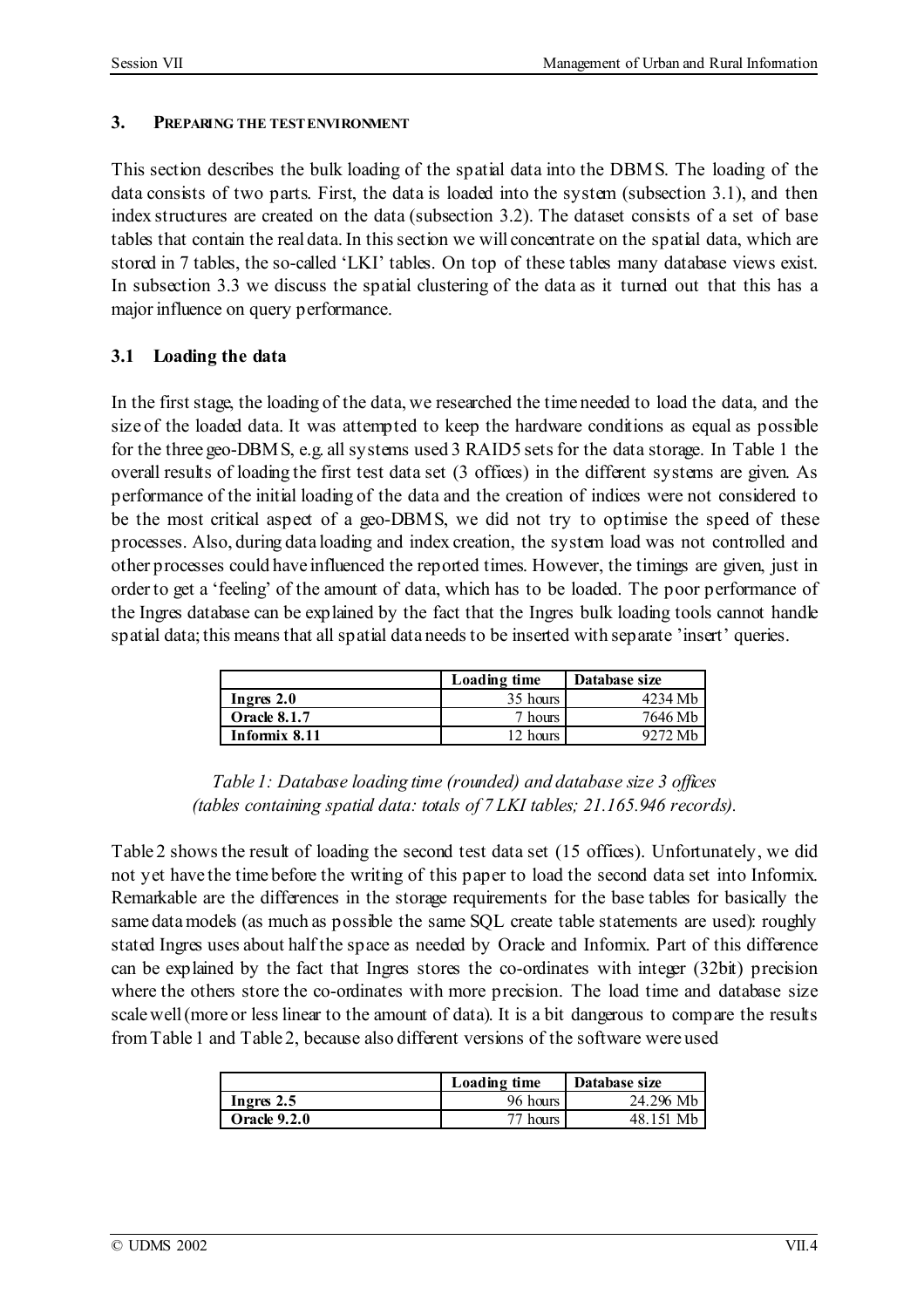*Table 2: Database loading time (rounded) and database size 15 offices (tables containing spatial data: totals of 7 LKI tables; 122.203.421 records*).

## **3.2 Creating spatial indices**

After the data is loaded, index structures that accelerate query operations on the data are built. Different DBMSs use different structures to accelerate the queries. All tested DBMSs offer Rtree indexing (*Guttman 1984*) or variants on it. Oracle also provides a quad-tree like index (*Samet* 1990) and an index structure based on regular grids.

The creation of index structures is not yet standardised in SQL as can be seen from the statements that are needed for the different DBMSs below.

```
/* Oracle */
/* first populate table user_sdo_geometry_metadata with an entry<br>*/<br>insert into user sdo qeom metadata
insert into user_sdo_geom_metadata<br>values ('xfio_boundary','shape',mdsys.sdo_dim_array(<br>mdsys.sdo_dim_element('Y',275000000,625000000,0.5)),NULL);
/* then define the spatial index */
   create index xfiox boundary 0
   on xfio_boundary (shape)
    indextype is mdsys.spatial_index
   parameters ('sdo fanout=64 sdo rtr pctfree=10');
/* Informix */
   create index xfiox boundary 0
     on xfio_boundary (shape st_geometry_ops)
     using rtree (NO_SORT='FALSE', FILL_FACTOR='90',<br>BOUNDING BOX INDEX='NO');
/* Ingres */
   create index xfiox_boundary_0
     on xfio boundary(shape)
     with structure=rtree,<br>range=((-25000000,275000000),(325000000,625000000));
```
Tables 3 and 4 contain an overview of the resources needed for the spatial indices on the two data sets.Because of the different architectures of the DBMSsit is sometimes hard to give good comparison. In Tables 3 and 4 the time for index creation and analysis are added together. Informix has an option to include the actual shape in the R-tree index besides the boxes always stored in the R-tree. This results in a bigger, but very efficient 'index' for queries only retrieving the actual shapes based on a spatial selection as the base table does not have to be accessed. As many indices are created, spatial and non-spatial, the results of a selection of 8 representative indices are shown. Out of the total of 8 indices, 4 are spatial indices (on boundary, parcel and text tables); see Table 7 of (*Tijssen et al, 2001*). With respect to the index sizes, it can be concluded that Oracle and Informix use about 2.5 times more space. When in Informix the shape is included in the index its size grows even more of course. Further analysis reveals that this is due to the spatial indices and not to the alphanumerical indices. Again, it is difficult to compare the results fromTable 3 (3 offices) and Table 4 (15 offices), because also newer versions of the software were used. However, there was a remarkable improvement in the creation time of indices between Ingres version 2.0 and 2.5.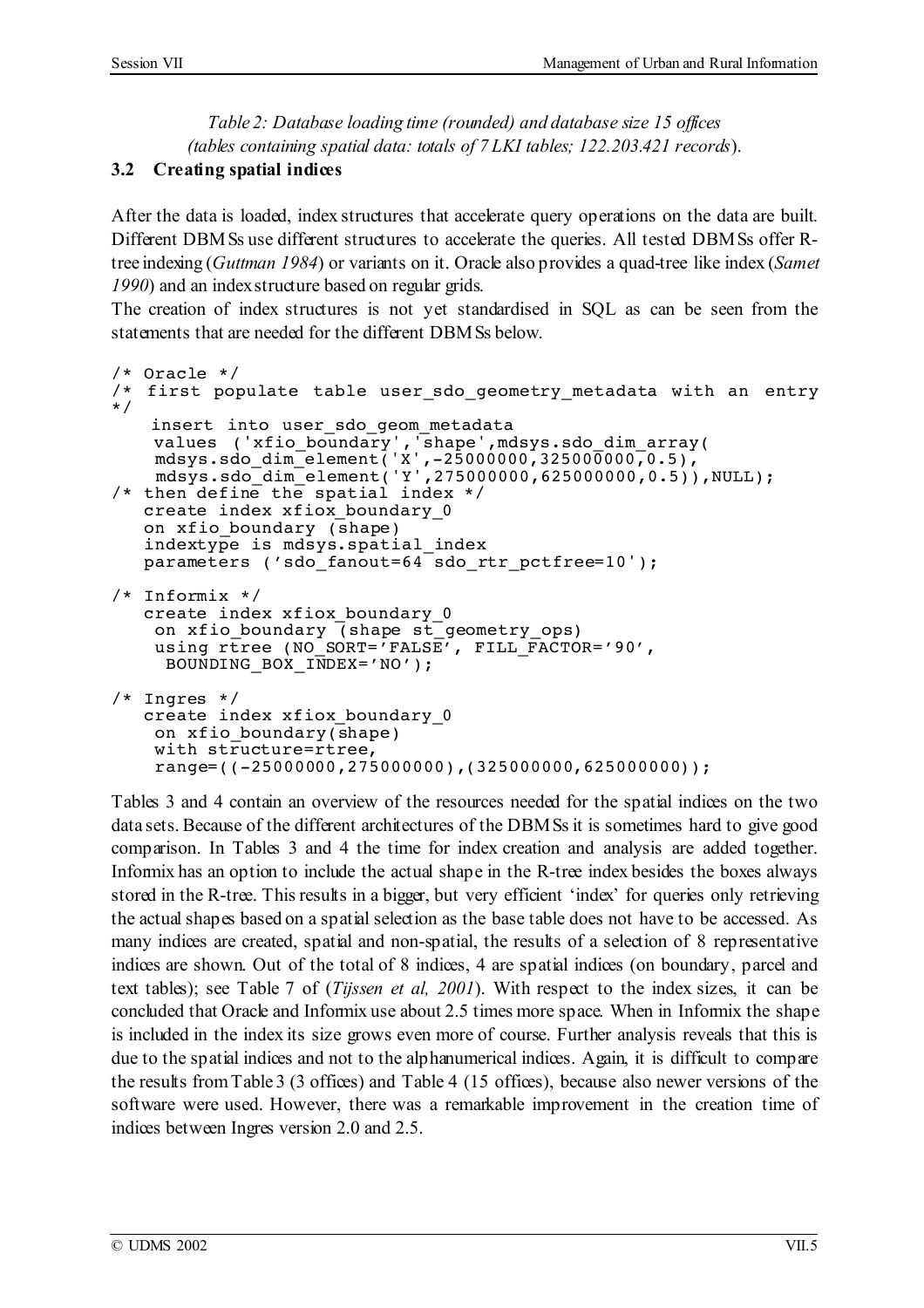|                               | Index creation time | Index size |
|-------------------------------|---------------------|------------|
| Ingres $2.0$                  | 6 hours             | 820 Mb     |
| <b>Oracle 8.1.7</b>           | 12 hours            | 2.171 Mb   |
| Informix $8.11$ (only bbox)   | 6 hours             | 2.523 Mb   |
| Informix $8.11$ (with shapes) | 7 hours             | 3.645 Mb   |

*Table 3: Index creation time and index size (3 offices, totals of 8 'LKI example indices').*

|                     | Index creation time | Index size |  |
|---------------------|---------------------|------------|--|
| Ingres $2.5$        | 5 hours             | 4.589 Mb   |  |
| <b>Oracle 9.2.0</b> | 75 hours            | 10.486 Mb  |  |

*Table 4: Index creation time and index size (15 offices, totals of 8 'LKI example indices').*

## **3.3 Spatial clustering of the data**

The way the spatial data is physically distributed on disk appears to be very important for response time of queries on this data. This meansthat the data on the disk is organised in such a way, that objects that are spatially close to each other are also close together on disk as most queries also involve spatially close objects. For this reason we tried to spatially cluster the data in all DBMSs. Depending on the DBMS there are, in theory, three different ways of achieving this disk clustering, which are handled in the next three paragraphs:

**Clustering using a spatial index:** Most DBMSs can use a so-called primary index to determine the physical storage of the data and in this way determine the clustering of the data. However, currently this option is not available in any of the DBMSs for the spatial index as primary storage structure of a table. Only standard index structures (like B-trees) can be used for clustering.

**Clustering using a non-spatial attribute:** As the DBMSs do not allow direct clustering on a spatial attribute (primary index), but do allow the clustering on an alpha numerical attribute (which can have a strong relation to location; e.g. a zip-code), a form of spatial clustering can be obtained. This is possible in all three of the tested DBMSs. However, in Oracle it is then impossible to define a (secondary) spatial index on such a table (which is called an index organized table in Oracle terms). This makes this type of spatial clustering in Oracle useless in practice. Below an Ingres example, which shows how the parcels table in the system can be clustered on the alphanumericalSpatial Location Code (SLC) with the following command:

modify parcels to btree on slc;

**Clustering before Load Time:** If the DBMS does not offer support for the clustering of spatial data, it can still be attempted to cluster the data by controlling the order in which the objects are loaded into the database. Although it is not documented, and not guaranteed by the system, most systems insert the objects on disk in the order in which they are loaded. So by ordering the data before it is loaded into the system a very good clustering can sometimes be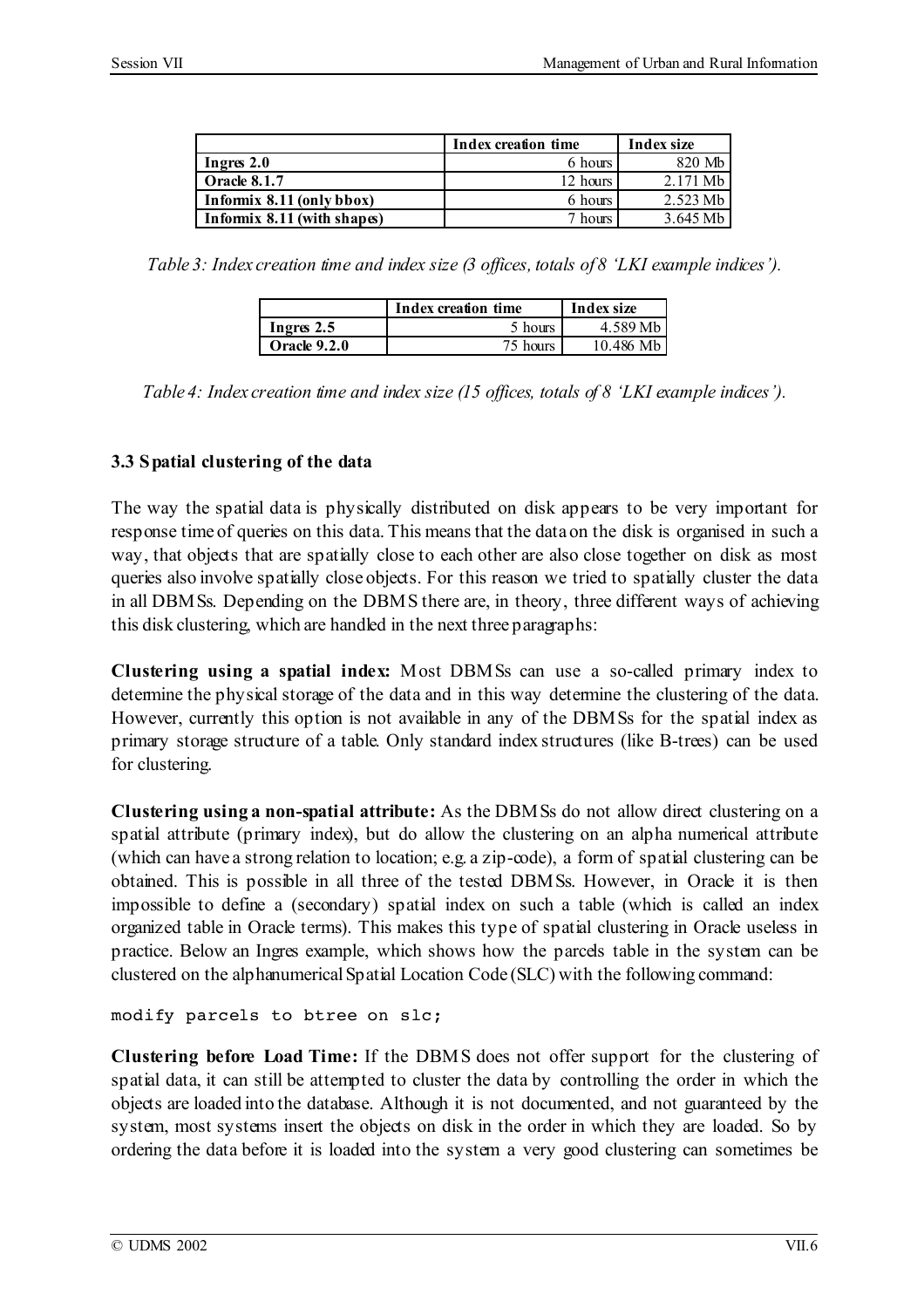achieved. Drawback of this method is that after updates, deletes and inserts the clustering will get worse over time. (and thus the query performance).

Sometimes partitioning of one table into a number a partitions based on some kind of attributes is suggested. For example in the case of the second data set the partitions could be based on office code, will result in 15 partitions with their own physical storage of the data. This will indeed avoid a totally random distribution of the data on the disk, but will be a too coarse organization for efficient spatial retrieval.

In this subsection we discussed the clustering of the base tables. However, when spatial indices become very large, also the clustering of the indices themselves becomes relevant as a random distribution of the nodes of an R-tree on disk would slow down the use of the spatial index itself. As far as we could check only Informix offers clustering of the spatial indexed itself (via the 'NO\_SORT' parameter in the 'create index' statement).

## **4. QUERYING THE DATA**

The Cadastre provided us with sample questions from cases they encountered regularly and which they wanted to be solved by the database. In subsection 4.1 we give an overview of the different types of spatial queries relevant to this research. Subsection 4.2 reports the results of the selected queries, both in terms of correctness (number of reported objects) and in terms of performance (elapse times in a system with no other significant load).

## **4.1 Types of spatial queries**

The Cadastre questions were translated into SQL queries, which were tested on all databases. All operations in the experiments focus on querying the data. This means update, delete or insert operations are not considered. Possible types of the queries in the test data set are:

Type 1: Find and display all objects within a certain rectangular area of the map. Normally this very common query is solved in the database by first filtering based on the Minimum Bounding Rectangles (MBR) of all the objects and then using the actual shape of the objects to produce the final result.

Type 2: Find all objects that overlap with a given polygon. In this case the query polygon can be irregular that is, it can be defined by many points, be non-convex and may also have one or more holes. This means that the DBMS has to perform an intersection test with all objects in the database. If the query polygon has many points, this operation can become very expensive. Therefore, usually the database also first performs some kind of filtering based on the MBRs of both the search polygon and the shapes of the objects in order to reduce the amount of expensive computation. For the user, this filtering is and should be invisible and it is during this phase that the spatial clustering and indexing plays an important role in the internals of the DBMS.

Type 3: Find and clip all objects with a given search polygon. Now the objects have to be clipped as well based on the computed intersection with the search polygon. Again, this is an expensive operation and filtering may be useful.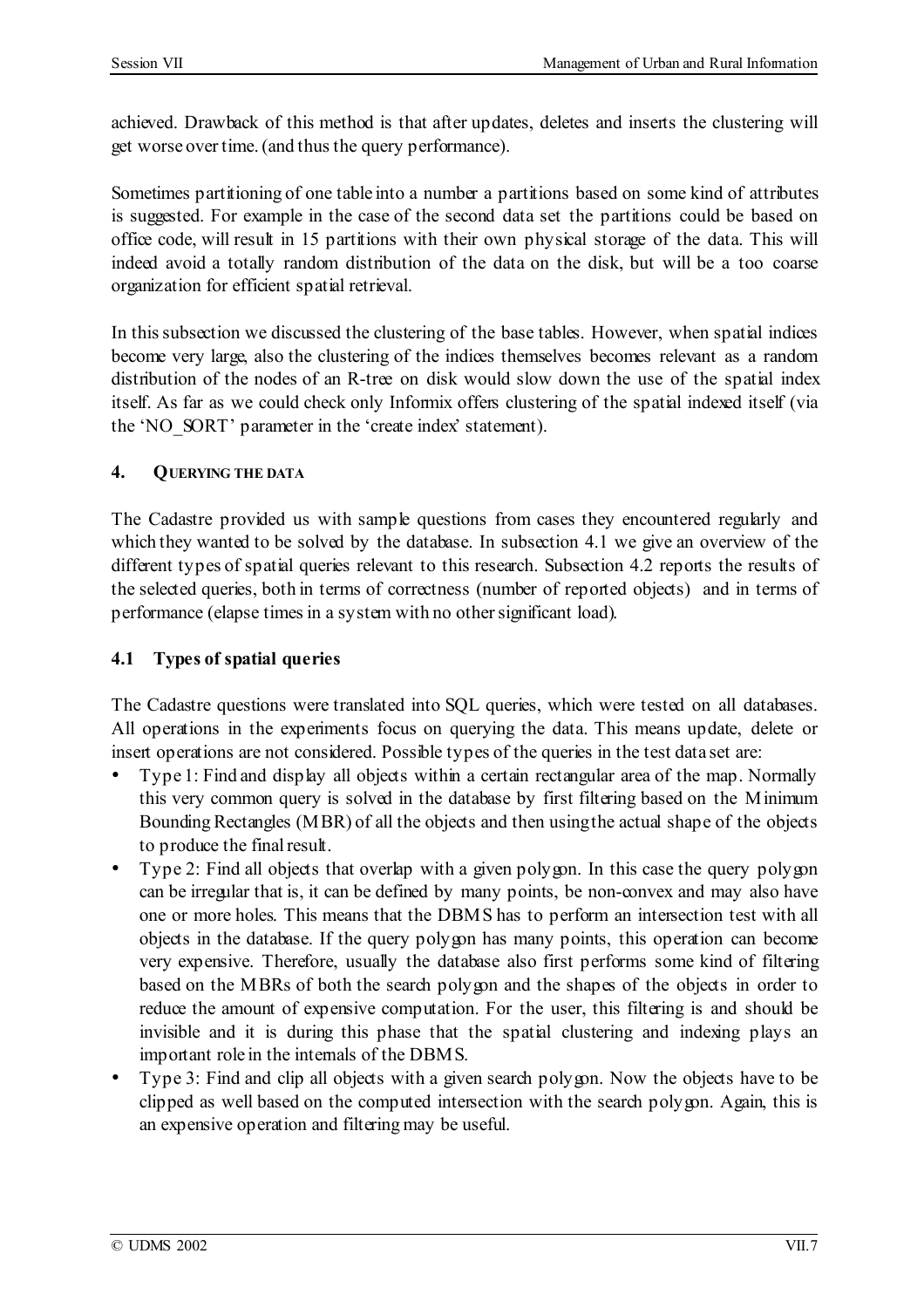Type 4: Find all objects that intersect with a (possibly very long) query polyline. Although the number of objects returned can be small, the standard filtering on MBR will not work very well, because the filter will return far too many objects.

In this paper we present the benchmark results of query types 2 and 4 on one of the larger tables, the boundary table. The spatial selection is based on overlap of the search geometry with that of the shape attribute (and not the MBR of the boundary object). This implies that for the 'select count(\*)' type of queries, as will be presented in this section, both the index and the boundary table have to be accessed and fetched from disk in the case of Oracle and Ingres. In the case of Informix, with shapes also stored in the R-tree index, the query can be solved by only accessing the index. In order to obtain reproducible results, it was decided to perform 'cold' tests by rebooting the machine and starting the DBMS server just before a test is run. 'Hot' is the situation where some or all data has been retrieved before and is possibly present in one of the caches. Note that this caching can occur at several levels: the DBMS level, the Operating System level and the RAID (disks) level. Below an example query is shown (Informix, that is according to the OpenGIS SFS standard):

```
select count(*) from xfio_boundary<br>where ST_Intersects (shape, ST_PolyFromText(
   polyqon ((78550000 4579000000,78550000 458025000,\
  78650000 458025000,78650000 457900000,78550000
457900000))',28992));
```


*Figure 1: Overview of cadastral selection/query geometries.*

Figure 1 shows the different query geometries against a background of municipalities from the 3 offices test data set. Table 5 gives an overview of the selected queries, of which the results are presented in this paper. In thistable a short verbal description of each query geometry is given, together with some numbers indicated that the amount of data involved in the boundary table: '# objects inside MBR' is the number of geometries from the table against which the queries are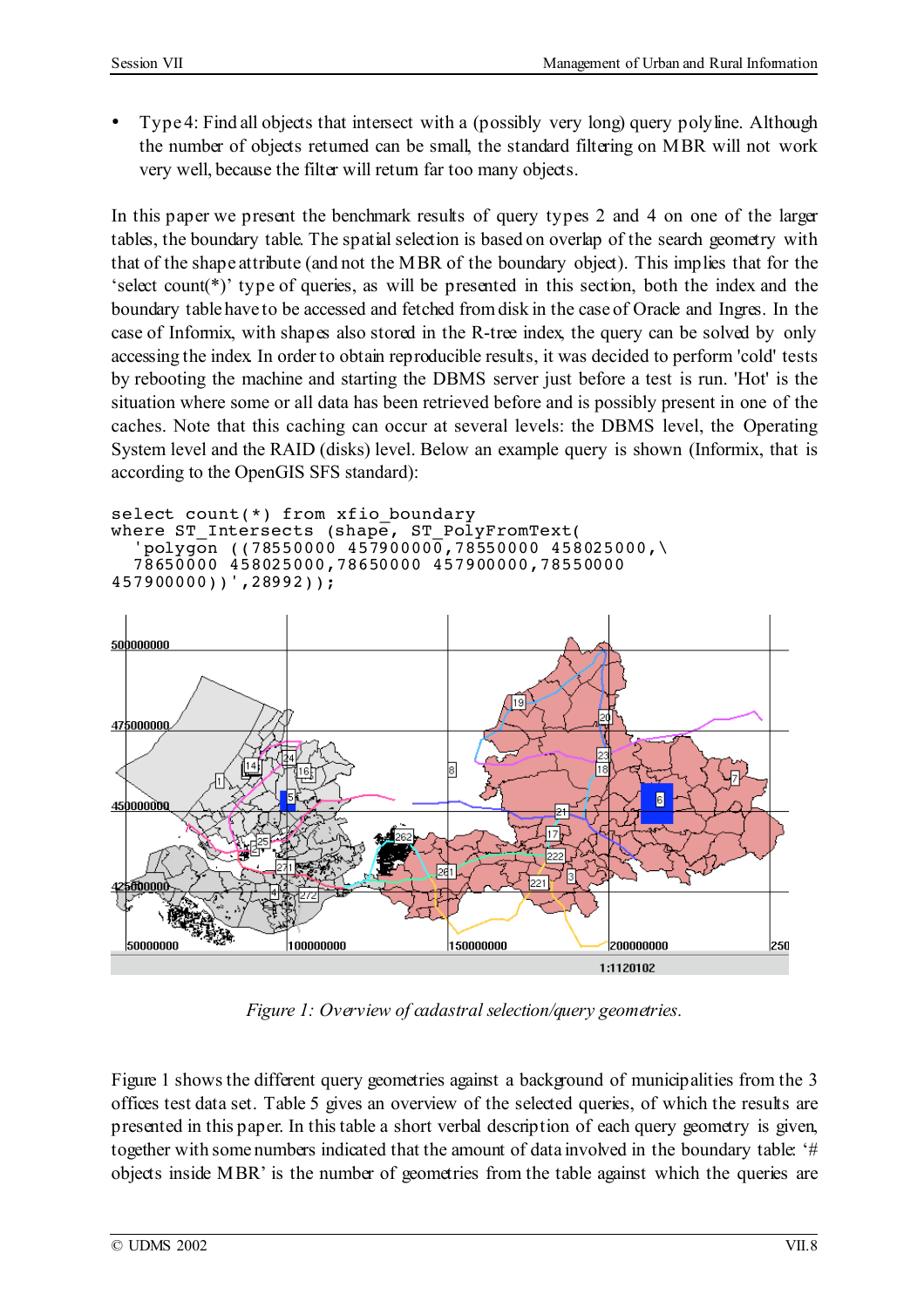made (containing large scale cadastral parcel boundaries) which have their own MBR overlap with the MBR of the query geometry. The bigger numbers for the '15 offices' data result from a later moment in time (the cadastral data contains history) and/or inclusion of data of more offices.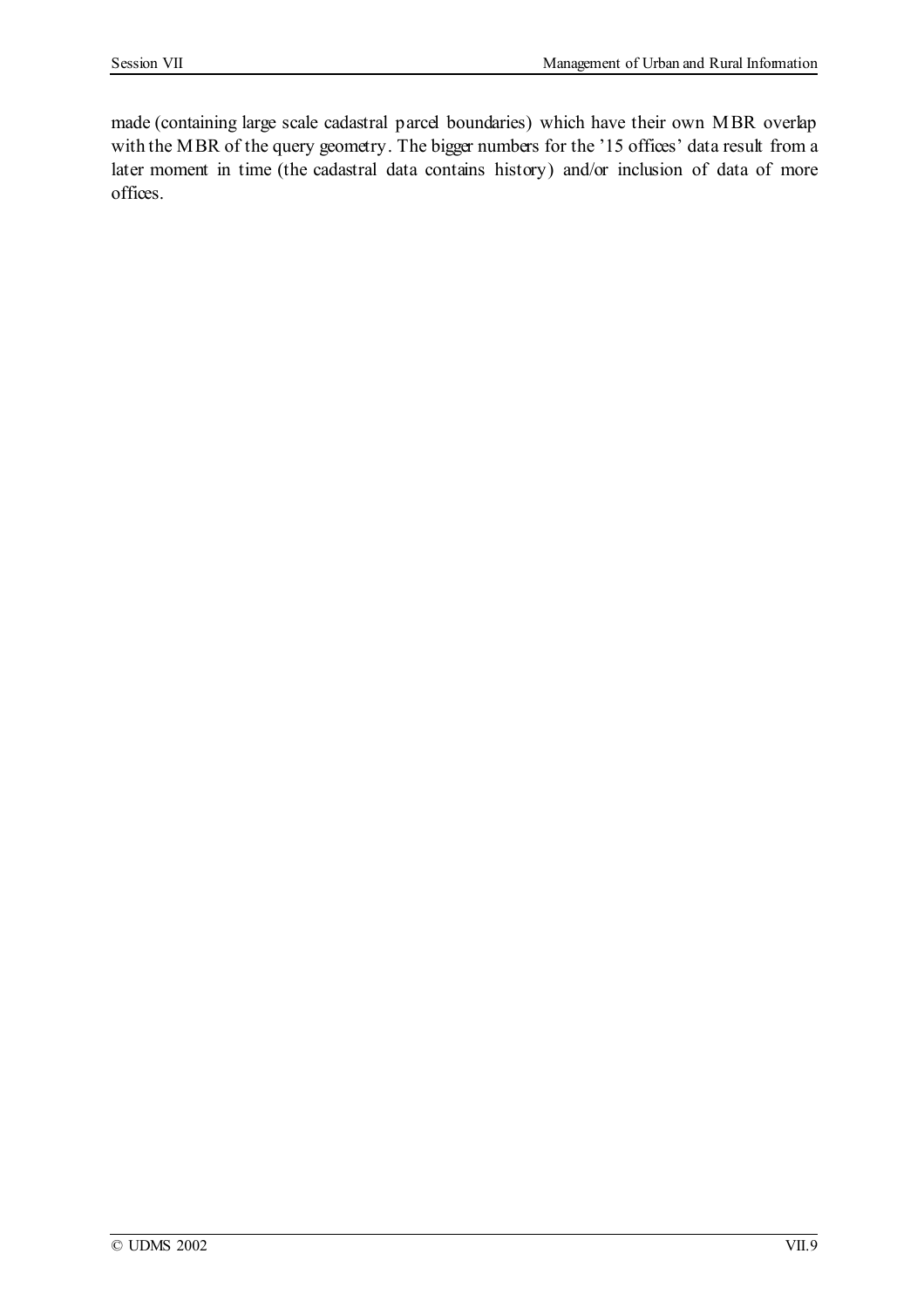| Query# | Query geometry description                 | # objects inside<br>MBR (3 offices) | # objects inside<br>MBR (15 offices) |
|--------|--------------------------------------------|-------------------------------------|--------------------------------------|
|        |                                            |                                     |                                      |
|        | Rectangle 100 x 125 m                      | 423                                 | 546                                  |
|        | Rectangle 1000 x 1250 m                    | 784                                 | 964                                  |
|        | Rectangle 10000 x 12500 m                  | 142405                              | 175144                               |
|        |                                            |                                     |                                      |
| 10     | Regular polygon with 8 points              | 2114                                | 2264                                 |
| 14     | Irregular polygon with $50+$ points        | 1082                                | 1215                                 |
| 16     | "glasses" shaped polygon with 2 holes      | 13699                               | 31247                                |
|        |                                            |                                     |                                      |
| 20     | Vertical, long polyline                    | 94963                               | 137389                               |
| 24     | Diagonal, long polyline                    | 1932126                             | 2500267                              |
| 26     | Relatively horizontal, long multi-polyline | 1028776                             | 1981833                              |

*Table 5: Selected queries and the number of reported objects based the MBR-overlap filter.*

# **4.2 Query results**

Basic windowing queries are very important and in general are performed well by all DBMSs. This query selects all objects that overlap with a given rectangle. It is executed when you draw a map on the rectangular screen. We tested the DBMSs by selecting rectangles with different sizes (ranging from a few thousand square meters to an area of 45km x 45km). Some of these rectangles are in densely populated areas and some not. Tables 6 and 7 show the results of these queries for respectively the 3 and 15 offices data sets. It can be concluded that the DBMSs are fast enough for interactive mapping.

One of the query types in the experiments that showed the biggest difference in response time for the different databases was the following: Find all parcels that overlap with a very long linear object (for example a centreline of a road). The line (labelled '20'in Figure 1) intersects with 670 parcel boundaries in the first data set (3 offices) and 1357 in the second data set (15 offices). As can be seen fromthe test results in Table 6 the difference in response time between the different DBMSs is huge, especially Ingres and Oracle were very slow for the very long polyline queries. After reporting the results of this query to Oracle they responded with sending a patch. After installing the patch, performance for this query increased tremendously, which can also be seen from the results from Table 7 (column Oracle 9.2.0). Apparently the different DBMSs have very different query plans for this query.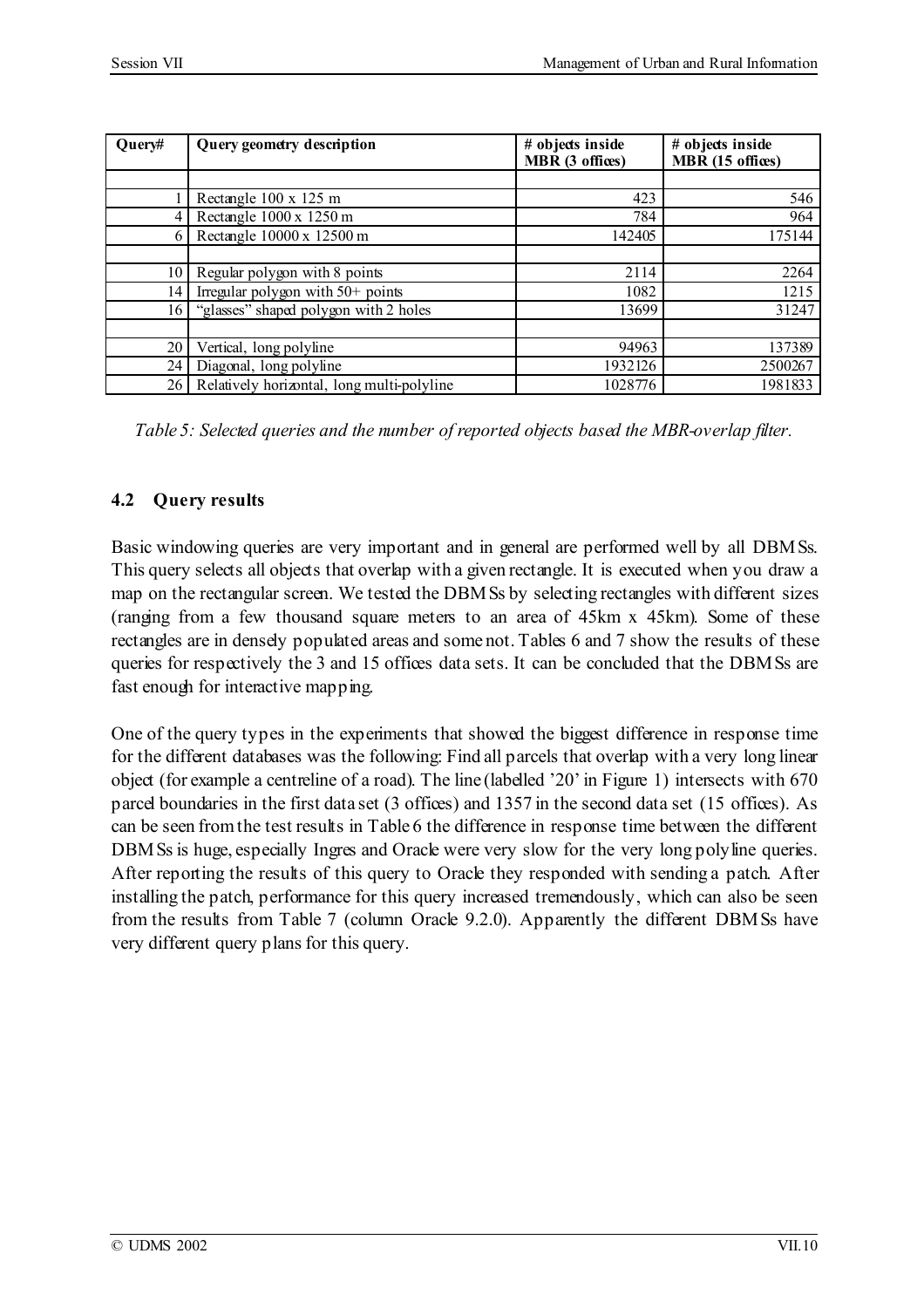| Ouery                  | # result objects | Ingres 2.0 | <b>Oracle 8.1.7</b> | Informix 8.11 |
|------------------------|------------------|------------|---------------------|---------------|
|                        |                  |            |                     |               |
| Smallrectangle         | 415              |            |                     |               |
| Medium sized rectangle | 782              |            |                     |               |
| Large rectangle        | 142405           | 22         | 44                  | 22            |
|                        |                  |            |                     |               |
| Regular polygon        | 1680             |            |                     |               |
| Irregular polygon      | 549              |            |                     |               |
| Glasses shaped polygon | 10035            | ◠          | 17                  |               |
|                        |                  |            |                     |               |
| Vertical polyline      | 670              | 11         | 99                  |               |
| Diagonal polyline      | 1753             | 213        | 3525                | 4             |
| <b>Multi-polyline</b>  | 2385             | 709        | 1482                | 4             |

*Table 6: Query results for 3 offices, timingsin seconds (rounded), production software (table 'lki\_boundary', attribute 'shape', operation 'select count \*').*

| Ouery                  | # result objects             | Ingres 2.5 | <b>Oracle 9.0.1</b> | <b>Oracle 9.2.0</b> |
|------------------------|------------------------------|------------|---------------------|---------------------|
|                        |                              |            |                     |                     |
| Smallrectangle         | 415                          |            | 3                   |                     |
| Medium sized rectangle | 804                          |            | $\overline{c}$      |                     |
| Large rectangle        | 175098                       | 35         | 183                 | 23                  |
|                        |                              |            |                     |                     |
| Regular polygon        | 1704                         |            | 3                   |                     |
| Irregular polygon      | 550                          |            |                     |                     |
| Glasses shaped polygon | 22402                        |            | 23                  | 12                  |
|                        |                              |            |                     |                     |
| Vertical polyline      | $(9i: 1412)$ 1357            | 17         | 16                  | 6                   |
| Diagonal polyline      | $(9i: 2716) 2\overline{561}$ | 473        | 208                 | 43                  |
| Multi-polyline         | $(9i: 4657)$ 4514            | 3424       | 195                 | 63                  |

*Table 7: Query results for 15 offices, timings in seconds (rounded), production software (table 'lki\_boundary', attribute 'shape', operation 'select count \*').*

The correctness of the results where checked by some visual inspection and also, and this did give the greater confidence, by checking the results from these completely different DBMSs to each other. In all cases the results were identical with exception of one situation: Oracle 9.0.1 and 9.2.0 report different numbers of resulting objects for all polyline queries compared to Ingres 2.5.Investigating some of the additionally reported objects showed that these correspond to circular arcs represented by 3 points on a straight line, which can be considered as a data error. Why did we not see this with Oracle 8.1.7? The reason for this is that in the tests on the first data set (3 offices), arcs were treated as straight lines and this was corrected in the Oracle case of the second test data set (15 offices). Ingres does not support the circular arc type (only circles, but these are irrelevant in this context). For more information with respect of the supported data types in the different DBMSs, see subsection 5.1.

In subsection 3.3 the importance of spatial clustering was stressed. The results presented in this section are based on loading more or less presorted data. As a simple test we also tried to sort the data randomly before inserting the data in the DBMSs. As Ingres and Informix support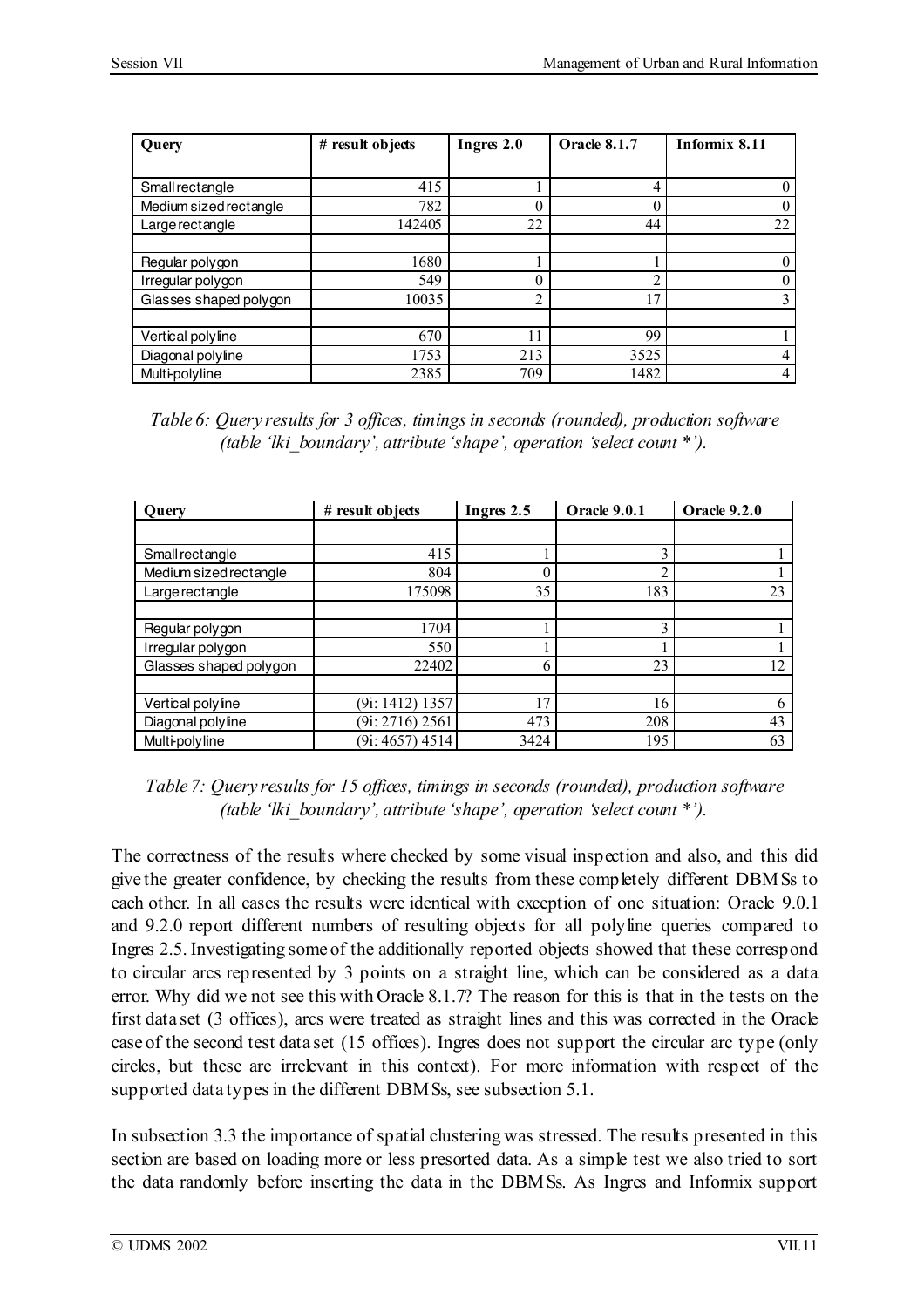some kind of spatial clustering their query performance was identical to the performance reported in this section. However, it turned out that the performance of Oracle was about 30 times slower compared to the Oracle figures presented in this section for test data set 1. For the larger test data set 2 even a larger performance difference is expected, but we did not test this.

## **5. FUNCTIONALITY COMPARISON**

Next to correctness and performance also the richness of the functionality is important for a geographic extension. In thissection we will try to give an overview of the functionality of the different extensions. The functionality will be compared with the OpenGIS Simple Features Specification for SQL (*Open GIS Consortium, Inc., 1998*). The functionality supported by the different DBMSs is retrieved from their documentation: Oracle9i (*Murray, 2001*), Informix (*Informix, 2000*) and Ingres (*ASK-OpenIngres, 1994*). Subsection 5.1 gives an overview of the supported data types. The next subsections each discuss a group of operations: data type component access (subsection 5.2), topological relationship operators (subsection 5.3), geometric operations (subsection 5.4) and aggregate functions (subsection 5.5).

## **5.1 Spatial Types Supported**

The first thingto compare are the spatial data types. Table 8 gives an overview of the types. An interesting observation is that Oracle9i supports only one type (SDO\_GEOMETRY) that can store a geometry of any type. This means that if you create a table in which you want to store only points, the user has to make sure that only points are inserted. However, the SDO\_GEOMETRY type is powerful enough to store any OpenGIS type. The Informix types are OpenGIS compliant. The Ingres extension is fromwell before the OpenGIS specification and cannot handle objects with islands and multigeometries. It has support for: polygons without islands, line segments and circles. The maximum number of point per polyline or polygon is quite limited, which is not the case for Oracle and Informix. However, Ingres does offer a choice between double precision floating point coordinates or integer coordinates, which can be very efficient. Oracle supports the use of circular arcs in its spatial types. Both Oracle9i and Informix have Geodetic coordinates besides Cartesian coordinates. Oracle9i has support for Linear Referencing.

| <b>OpenGIS</b>  | <b>Oracle</b>       | <b>Informix</b>           | Ingres  |
|-----------------|---------------------|---------------------------|---------|
| Point           | <b>SDO GEOMETRY</b> | ST Point                  | point   |
| LineString      | <b>SDO GEOMETRY</b> | ST LineString             | line    |
| Polygon         | <b>SDO GEOMETRY</b> | ST Polygon                | polygon |
| GeomCollection  | <b>SDO GEOMETRY</b> | ST GeomCollection         |         |
| MultiPoint      | <b>SDO GEOMETRY</b> | <b>ST</b> MultiPoint      |         |
| MultiLineString | <b>SDO GEOMETRY</b> | <b>ST</b> MultiLineString |         |
| MultiPolygon    | <b>SDO GEOMETRY</b> | ST MultiPolygon           |         |

*Table 8: Spatial types supported byDBMSs.*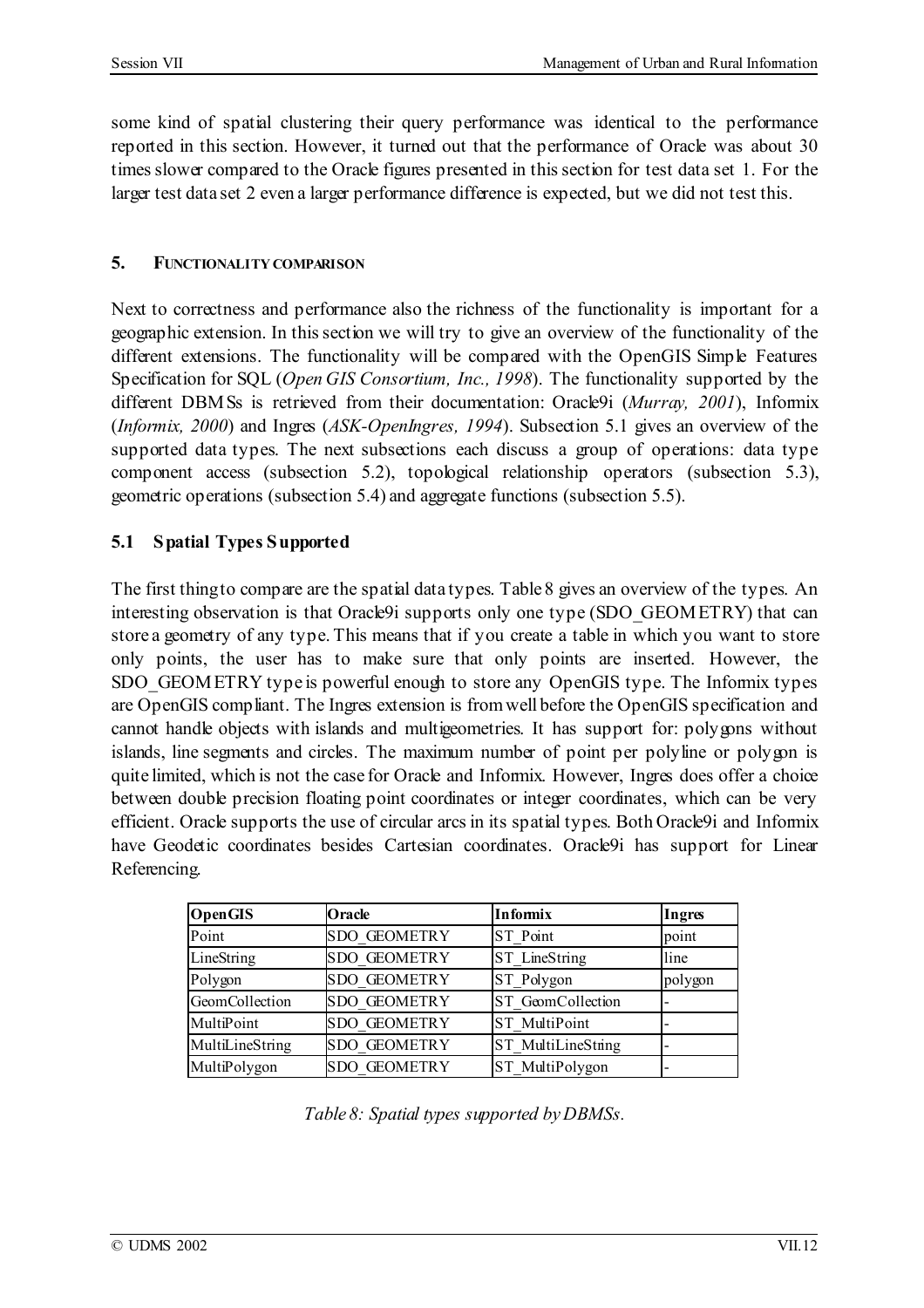## **5.2 Data type component access**

Data type component access functions retrieve a part of a spatial atom, such as the starting point of a LineString, the number of points in a Polygon, etc. Here Oracle9i has an absolute minimum of retrieval functions. However the documentation provides a complete description of the internal representation of SDO\_GEOMETRY and the user could develop these functions. Informix has an extensive list of retrieval functions. Ingres has not too many. See Table 9 for a non-complete overview.

| Ingres          | Box II Box ur Point x Point y numpoints                                                                                                                                                                 |
|-----------------|---------------------------------------------------------------------------------------------------------------------------------------------------------------------------------------------------------|
| Oracle          | <b>GET DIMS GET GTYPE</b>                                                                                                                                                                               |
| <b>Informix</b> | ST CoordDim ST EndPoint ST PointN ST SRID ST StartPoint ST X<br>ST Y ST Z ST ExteriorRing ST GeometryN ST GeometryType<br>ST InteriorRingN ST NumGeometries ST NumInteriorRing<br>ST NumPoints ST Point |

*Table 9: Component access methods.*

## **5.3 Topological relationship operators**

Topological relationship operators are used to determine the topological relationship between two geometries. In the OpenGIS specification the relations are defined using the dimensionally extended nine-intersection model, some of these relationships are named and have a separate function. In Ingres the support for topological relationships is minimal, the other databases both support topological operations. An overview is given in Table 10.

In Oracle9i all topological relations are implemented using one function (SDO\_GEOM.RELATE) where the type of the relation is passed as a text string. Table 10 gives the value of the text parameter.

| <b>OpenGIS</b> | Oracle                | <b>Informix</b> | Ingres       |
|----------------|-----------------------|-----------------|--------------|
| Equals         | 'EQUAL'               | ST Equals       | ==           |
| Disjoint       | 'DISJOINT'            | ST Disjoint     | not overlaps |
| Intersects     | 'ANYINTERACT'         | ST Intersects   | overlaps     |
| Touches        | 'TOUCH'               | ST Touches      |              |
| Crosses        | 'OVERLAPBDYDISJOINT'  | ST Crosses      |              |
| Within         | 'INSIDE'              | ST Within       | inside       |
| Contains       | 'CONTAINS'            | ST Contains     |              |
| Overlaps       | 'OVERLAPBDYINTERSECT' | ST Overlaps     |              |
| Relate         |                       | ST Relate       |              |

### **5.4 Geometric operations**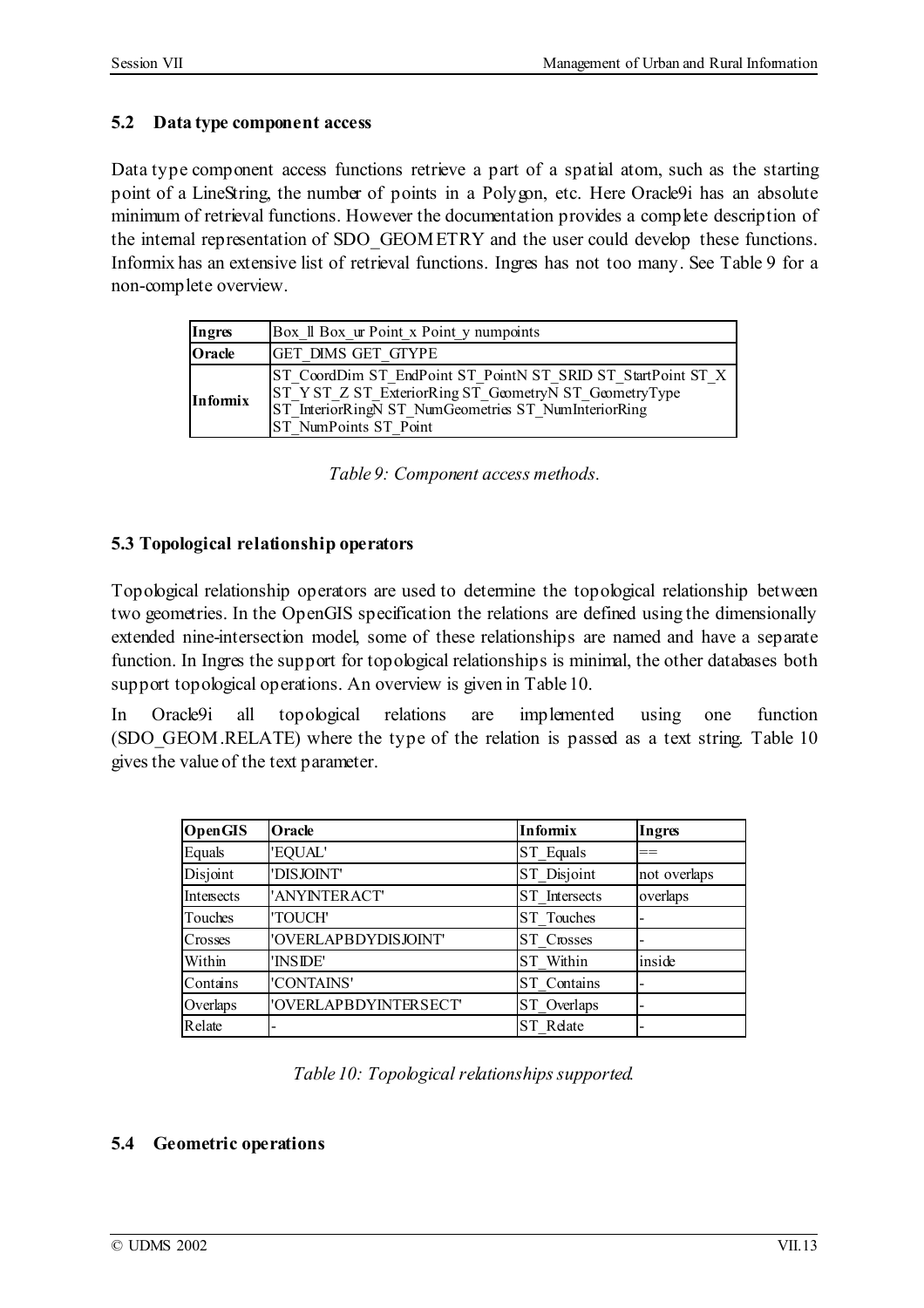The geometric operations or spatial analysis functions normally take one or two geometries and calculate a new geometry or value. This is the place where there is the biggest difference between the different DBMSs. Table 11 gives an overview of the OpenGIS operations. Oracle and Informix both implement much more than these functions; see Table 12. We refer to the documentation for more details.

| <b>OpenGIS</b> | Oracle                  | <b>Informix</b>  | Ingres   |
|----------------|-------------------------|------------------|----------|
| Distance       | <b>SDO DISTANCE</b>     | ST Distance      | distance |
| ConvexHull     | <b>SDO CONVEXHULL</b>   | ST ConvexHull    |          |
| Intersection   | <b>SDO INTERSECTION</b> | ST Intersection  |          |
| Union          | <b>SDO UNION</b>        | ST Union         |          |
| Difference     | <b>SDO DIFFERENCE</b>   | ST Difference    |          |
| SymDifference  | <b>SDO XOR</b>          | ST SymDifference |          |

*Table 11: Standard geometric operation (spatial analysis) supported.*

| Ingres   | Area Length Perimeter anypoint bbox                                                                                                                                                       |
|----------|-------------------------------------------------------------------------------------------------------------------------------------------------------------------------------------------|
| Oracle9I | SDO AREA SDO BUFFER SDO CENTROID SDO CONVEXHULL<br>SDO LENGTH SDO MAX MBR ORDINATE SDO MBR<br>SDO MIN MBR ORDINATE SDO POINTONSURFACE<br>VALIDATE GEOMETRY VALIDATE LAYER WITHIN DISTANCE |
| Informix | ST Area ST Boundary SE BoundingBox ST Buffer ST Centroid<br>ST ConvexHull                                                                                                                 |

*Table 12: Additional geometric operations (spatial analysis) supported.*

### **5.5 Spatial joins and aggregates**

Spatial joins can be defined as: Find all pairs of spatial objects in two tables A and B where some spatial relationship between A and B holds. This means that any DBMS that support spatial relationships also supports spatial joins. However because these operations can work on collections of objects, performance of the operation becomes important. DBMSs support the acceleration of these operations usingindices (R-tree, Quad-tree) and special functions.

Another class of operations returns an aggregate of a collection of geometries. An overview of the aggregate functions is given in Table 13 (Oracle only). Tough quite different as compared to the other aggregate functions, we classified the nearest neighbour (SDO\_NN) as an aggregate function, because it has to have some kind of global knowledge of a table (comparable to the standard 'min' or 'max' aggregate functions for numerical values). The following example in Oracle returns the complete set of aggregated municipality boundaries by selecting and aggregating all parcel boundaries where the municipality to the left is different from the community to the right:

```
create table municipality_boundaries as
  select sdo aggr_union(mdsys.sdoaggrtype(geo_polyline,0.1)) as geometry,
    r_municip,l_municip
    from lki_boundary
    where r municip \langle r \rangle l municip
    group by r_municip, 1 municip;
```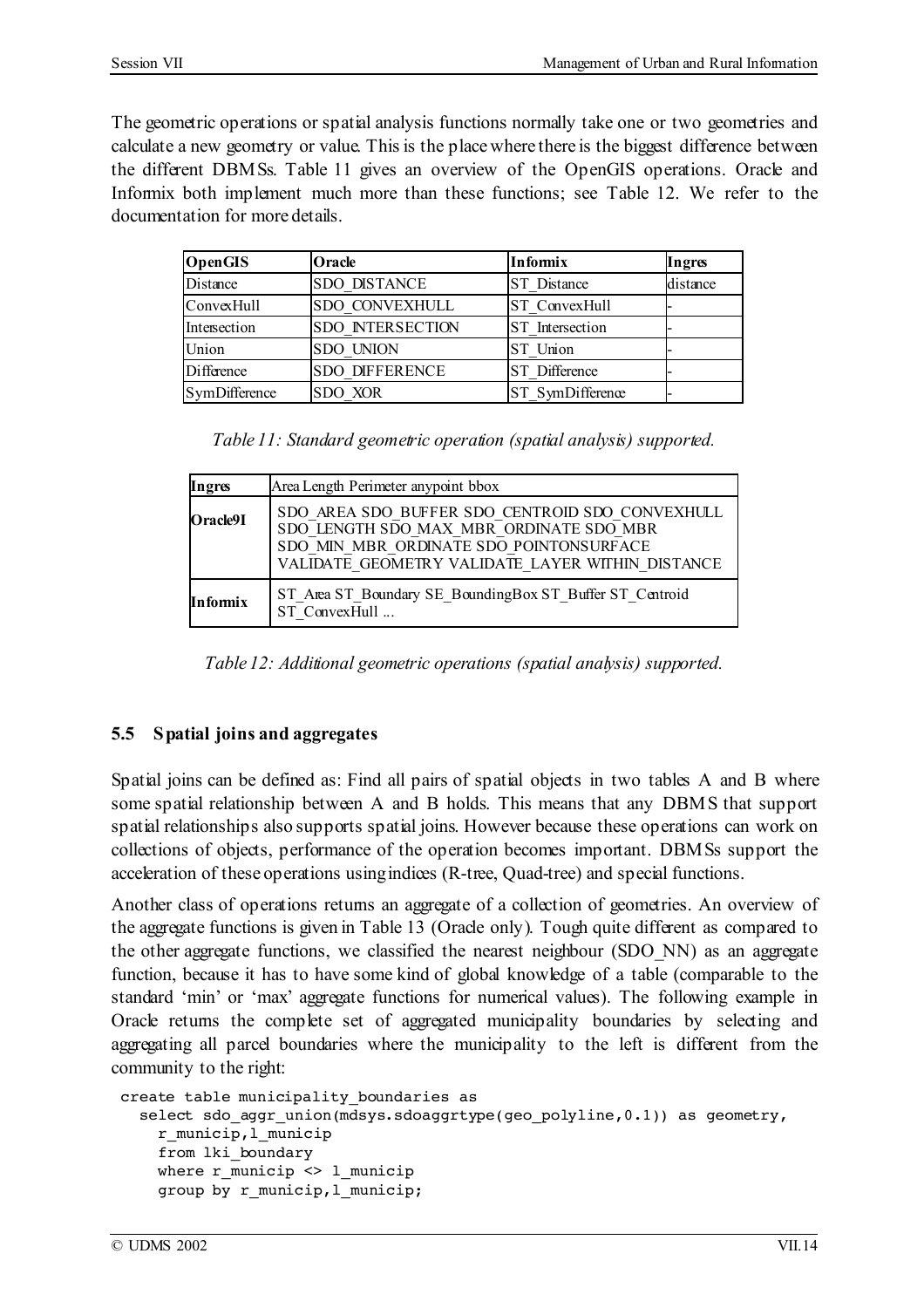| Oracle                      |
|-----------------------------|
| <b>SDO AGGR CENTROID</b>    |
| <b>ISDO AGGR CONVEXHULL</b> |
| <b>SDO AGGR MBR</b>         |
| <b>ISDO AGGR UNION</b>      |
| SDO NN                      |

*Table 13: Spatial aggregates supported.*

Currently none of the DBMS extensions has active support for the management of topological structures (van Oosterom et al, 2002). Of course it is possible to store topological data but the constraints that enforce topological correctness cannot be expressed easily. Third parties have built extensions for Oracle9i that implement topology management (*Laser-Scan, 2002*).

## **6. CONCLUSIONS**

In this research we successfully loaded huge amounts of spatial (vector) data into 'off the shelf' DBMS products (Informix, Ingres, Oracle) without encountering any real problems. Loading spatial data is still more elaborate than loading alphanumeric data. This is because the standard loading tools are sometimes not able to work with the spatial types, or the creation of indices needs extra handwork. In general the query results indicate scalable systems, and the response times are strongly related to the number of reported objects and hardly to the size of the overall data set. This indicates that spatial clustering and indexing are functioning well. During the experiments it was found that the way the data is clustered on disk is almost as important for response time as having the right index structures on the data. This remains true even if a table would fit in the corememory of the computer.

We can conclude that currently spatial DBMSs are sufficient for storage, retrieval and simple analysis of spatial data. At this moment the support does not include true 3D data types (though z values may be stored in both Oracle and Informix), geo-referenced rasters (images) and topological structure management. Also, real complex analyses remain in the domain of the dedicated GIS. Such a GIS should be able to operate on top of a spatially enabled DBMS. As stated, currently none of the DBMS extensions has active support for the management of topological structures.

In the future we plan to extend the experiments on the different DBMSs, e.g. IBM DB2 and Postgres and perhaps also on middleware based solutions, such as ArcSDE (on top of SQL server). Benchmarking on different hardware platforms is also a very interesting option; e.g. Windows or Linux. We also wish to look further at the implementation of complex functionality (such as clipping, buffering and map overlay), because this is where the DBMSs differ most. Finally, the development of a formal benchmark for spatial DBMSs is considered (*Stonebraker, et al 1993*).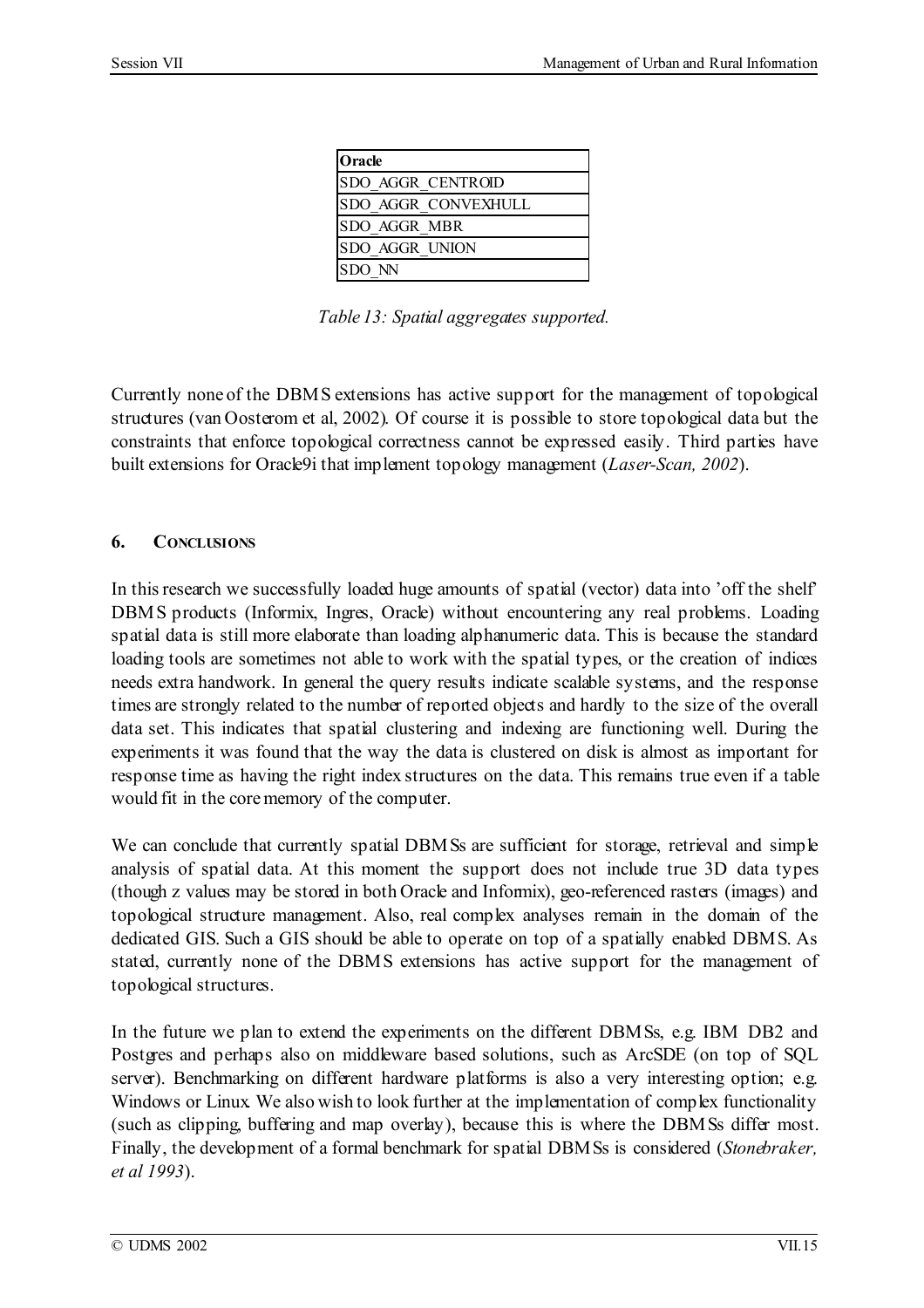Ingres has the least richness with respect to the functionality, but with the exception of long polyline queries has a very good performance. Informix has also a very good performance (including the long polyline queries) and is the only one compliant to the OpenGIS specifications. Oracle does have reasonable performance (including the long polyline queries in the latest version of Oracle) and is the richest with respect to the functionality. All in all it seems that spatial DBMSs are growing up, but it willstilltake some time before they are fully mature.

#### **ACKNOWLEDGEMENTS**

We would like to thank the three involved vendors of the geo-DBMSs, that is Oracle, CA (Ingres) and IBM (Informix) for their support during this research and specifically the persons involved in the actual activities: Floris Versteeg, Han Wammes and Siva Ravada of Oracle, Herman van der Wal of CA and Robert Uleman of IBM (Informix). We would also like to thank the Netherlands Kadaster (many persons involved, but to name just a few: Paul van der Molen, Caroline Groot and Peter Jansen) for making their data and example queries available for this research. Finally we would like to thank Sun Microsystems for making their hardware available for research purposes at a lower cost. Without their support it would not have been possible to obtain the reported results. Of course, we remain fully responsible for any error either in the benchmarks themselves or in the text of this paper summarizing the main results.

#### **REFERENCES**

- *ASK-OpenIngres (1994):* INGRES/object management extention user's guide, release 6.5, Technical report, ASK-OpenIngres.
- *Guttman, A. (1984):* 'R-trees: A dynamic index structure for spatial searching', ACM SIGMOD 13, 47–57.
- *IBM (2000):* IBM DB2 Spatial Extender User's Guide and Reference, special web release edn.
- *Informix (2000)*: Informix Spatial DataBlade Module User's Guide. Part No. 000-6868.
- *Laser-Scan (2002):* Radius Topology User's Guide and Reference.
- *Murray, C. (2001):* Oracle Spatial User's Guide and Reference, Oracle Corporation, Redwood City, CA, USA. Release 9.0.1 Part No. A8805-01.
- *Van Oosterom, P., J. Stoter, W. Quak and S. Zlatanova (2002)*: The balance between geometry and topology, Advances in Spatial Data Handling, 10th International Symposium on Spatial Data Handling pp. 209-224.
- *Van Oosterom, P. (1997):* Maintaining consistent topology including historical data in a large spatial database, in Auto-Carto 13, pp. 327-336.
- *Open GIS Consortium, Inc. (1998):* OpenGIS simple features specification for SQL, Technical Report Revision 1.0, OGC.
- *Quak W., P. van Oosterom and T. Tijssen (2002):* Testing current DBMS products with real spatial data, presented at 5th AGILE Conference on Geographic Information Science, Palma (Mallorca, Spain).
- *Samet, H. (1990):* The Design and Analysis of Spatial Data Structures, Addison Wesley.
- *Stonebraker, M., J. Frew, K. Gardels and J. Meredith (1993):* The Sequoia 2000 storage benchmark, in 19th ACM SIGMOD Conf. on the Management of Data, Washington, DC.
- *Tijssen, T, W. Quak and P. van Oosterom (2001):* Spatial DBMStesting with data from the Cadastre and TNO-NITG, Technical report GISt No. 7, TU Delft, Faculty CiTG, Department of Geodesy.